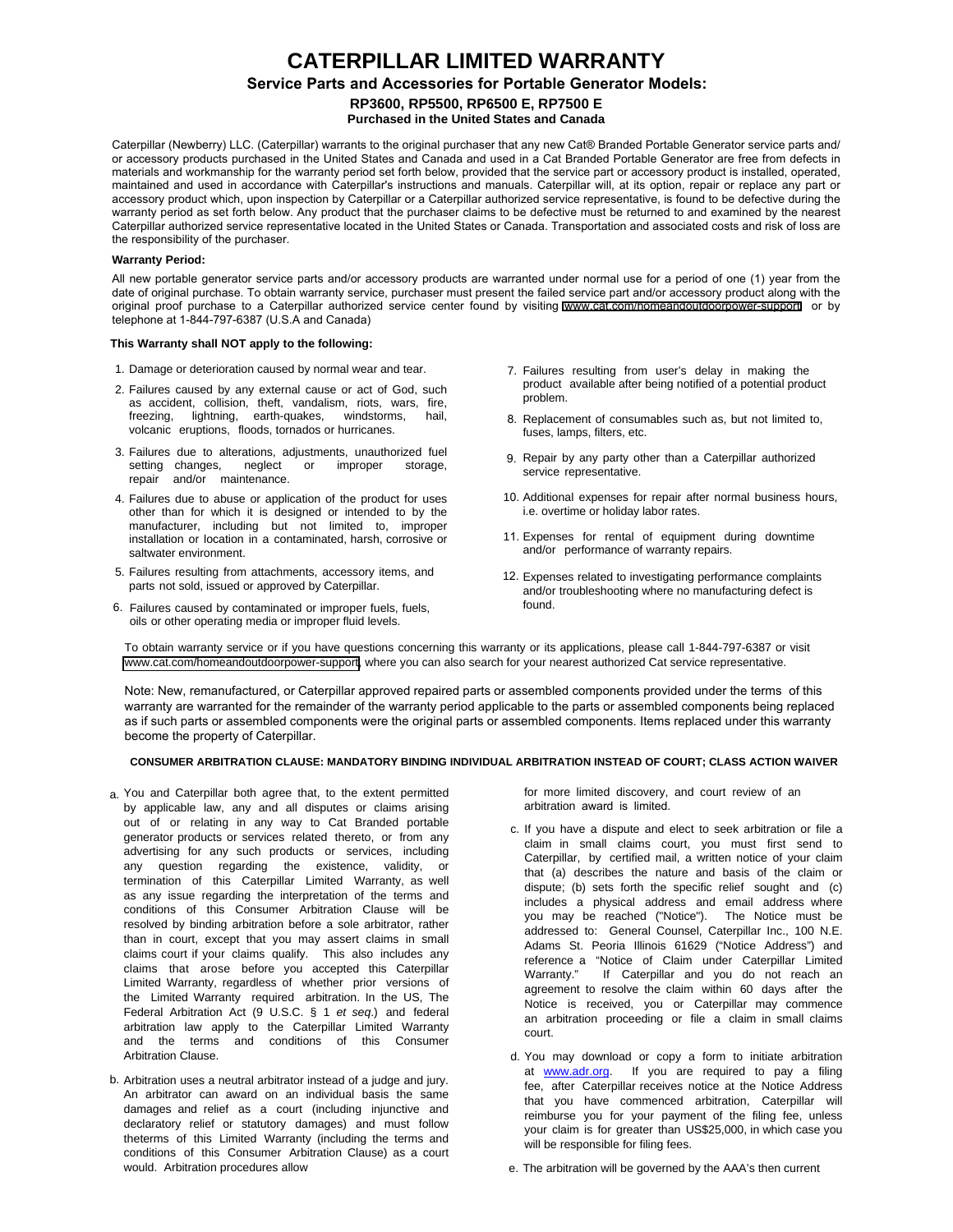Consumer Arbitration Rules, as modified by the terms set forth in this Limited Warranty (including the terms and conditions of this Consumer Arbitration Clause), and will be administered by the AAA. The AAA Rules and Forms are available online at **[www.adr.org](http://www.adr.org/)** or by calling the AAA at 1-800-778-7879. In the event of any conflict between the terms set forth herein and the AAA Consumer Arbitration Rules, these terms will apply.

- f. If your claim totals less than US\$25,000, Caterpillar will pay for all administrative and arbitration fees, including the arbitrator's compensation, and will reimburse you for any administrative and arbitration fees that you incur. If your claim exceeds US\$25,000, the parties will pay equal shares of any administrative and arbitration fees, including the arbitrator's compensation, except for such fees that the AAA Consumer Arbitration Rules require Caterpillar to pay in full. Each party will bear the expense of its own counsel, experts, witnesses, and preparation and presentation of evidence at any arbitration hearing.
- g. If your claim is for US\$25,000 or less, you and Caterpillar agree that you may choose whether the arbitration will be conducted solely on the basis of documents or through a telephonic hearing. You may also request an in-person hearing, which the arbitrator may grant at his or her discretion. If the arbitrator grants an in-person hearing, such hearing will be conducted either at a mutually agreed location or a location determined by the AAA or the arbitrator. In such an in-person hearing, the parties, or any of their witnesses, have the right to participate remotely by way of videoconference or some similar means. If your claim exceeds US\$25,000, the right to a hearing will be determined by the arbitrator.
- h. You and Caterpillar agree that, to the extent permitted by applicable law, any dispute resolution proceedings, whether in court or before an arbitrator, will be conducted only on an individual basis and not in a class, representative, consolidated, or mass action. Neither you nor Caterpillar may join or consolidate claims by or against a third party, or arbitrate or otherwise participate in any claim as a class representative, class member or in a private attorney general capacity. If this provision is found to be unenforceable, then the entirety of the terms and conditions of these Dispute Resolution and Arbitration paragraphs (other than paragraph (k)) shall be null and void.

#### **Applicable Law**

- m. By purchasing or using any Cat branded portable generator product or service related thereto, you agree that, to the degree permitted by applicable law, the Federal Arbitration Act, applicable federal law, and laws of the State of Illinois, without regard to its conflict of laws rules, will govern the terms of this Limited Warranty, as well as any dispute of any sort that might arise between you and Caterpillar relating to such products or services.
- n. If a dispute arises out of a Cat branded portable generator sold in Canada the foregoing dispute resolution and arbitration terms will apply to the extent permitted by applicable law. If the foregoing

#### **Limitations**

i. Any arbitration will be confidential. Neither you, Caterpillar, the AAA, nor the arbitrator may disclose the existence, content (including any oral or written submissions), or results of any arbitration, except as may be required by law or for purposes of enforcing or challenging of the arbitration award.

- j. You may opt out of this dispute resolution procedure by providing written notice to Caterpillar at the Notice Address no later than 30 calendar days from the date of your purchase of Caterpillar products or services (or date of first use, in the case of free products or services) covered by this Limited Warranty. Opting out of this dispute resolution procedure will not otherwise affect the coverage or applicability of the Limited Warranty, or your ability to purchase or use Cat branded portable generator products or services, in any way.
- k. If for any reason a claim proceeds in court rather than in arbitration or small claims court, including if you opt out under paragraph (j), to the extent permitted by applicable law, we each waive any right to a jury trial and agree that any such proceeding shall be conducted only on an individual basis and not in a class, representative, consolidated, or mass action. Under such circumstances, you and Caterpillar agree that, to the extent any dispute arises out of a Cat branded portable generator sold in the US, the federal and state courts of the State of Illinois have exclusive jurisdiction to hear and determine any such claim, consent to the personal jurisdiction of any federal or state court in the State of Illinois, and acknowledge that venue is proper in any judicial district within the State of Illinois. If any part of these Dispute Resolution and Arbitration provisions or this paragraph (k) is found to be unenforceable, the remainder of these Dispute Resolution and Arbitration Provisions and this paragraph (k) shall still be given full force and effect.
- l. In the event that any provision of this agreement is found to be invalid or unenforceable in a particular case or jurisdiction, that provision will be severable in that case or jurisdiction, as the case may be, without affecting the validity and enforceability of the remaining provisions of the agreement, and shall not affect the validity and enforceability of the agreement in other cases and jurisdictions.

terms are not binding upon you under the applicable law of your jurisdiction, and the dispute is within the jurisdiction of the small claims court in your province, you may choose to take your claim to that court. If the dispute exceeds the jurisdiction of the small claims court in your province, you agree to submit to the jurisdiction of the courts within your province for the purpose of litigating all claims, disputes, actions or causes of action, issues or requests for relief arising out of or relating to this Limited Warranty, which courts shall have exclusive jurisdiction over all such claims, disputes, actions or causes of action, issues or requests for relief.

THIS WARRANTY IS IN PLACE OF ALL OTHER WARRANTIES, EXPRESSED OR IMPLIED. SPECIFICALLY, CATERPILLAR MAKES NO OTHER WARRANTIES AS TO THE MERCHANTABILITY OR FITNESS FOR A PARTICULAR PURPOSE. CATERPILLAR'S ONLY LIABILITY SHALL BE THE REPAIR OR REPLACEMENT OF PART(S) AS STATED ABOVE. IN NO EVENT SHALL CATERPILLAR BE LIABLE FOR ANY INCIDENTAL OR CONSEQUENTIAL DAMAGES, EVEN IF SUCH DAMAGES ARE A DIRECT RESULT OF CATERPILLAR'S NEGLIGENCE.

This warranty is subject to and shall not apply in contravention of the laws or other legal compliance requirements of the United States or any other applicable jurisdiction, without recourse or liability with respect to Caterpillar.Some states do not allow the exclusion or limitation of incidental or consequential damages, so the above limitation may not apply to you. This warranty gives you specific legal rights. You may also have other rights from state to state, or territory.

In USA and Canada: Caterpillar Newberry LLC, Electric Power Division, 284 Mawsons Way, SC 29108-6400, Attention: Customer Service Manager, Telephone (844)-797-6387. Outside the USA and Canada: Contact your Authorized Service Representative <www.cat.com/homeandoutdoorpower-support> or email [homeandoutdoorpower@cat.com.](mailto:homeandoutdoorpower@cat.com)

©2015 Caterpillar All Rights Reserved. CAT, CATERPILLAR, their respective logos, "Caterpillar Yellow" the "Power Edge" trade dress as well as corporate and product identity used herein, are trademarks of Caterpillar and may not be used without permission. <www.cat.com/homeandoutdoorpower>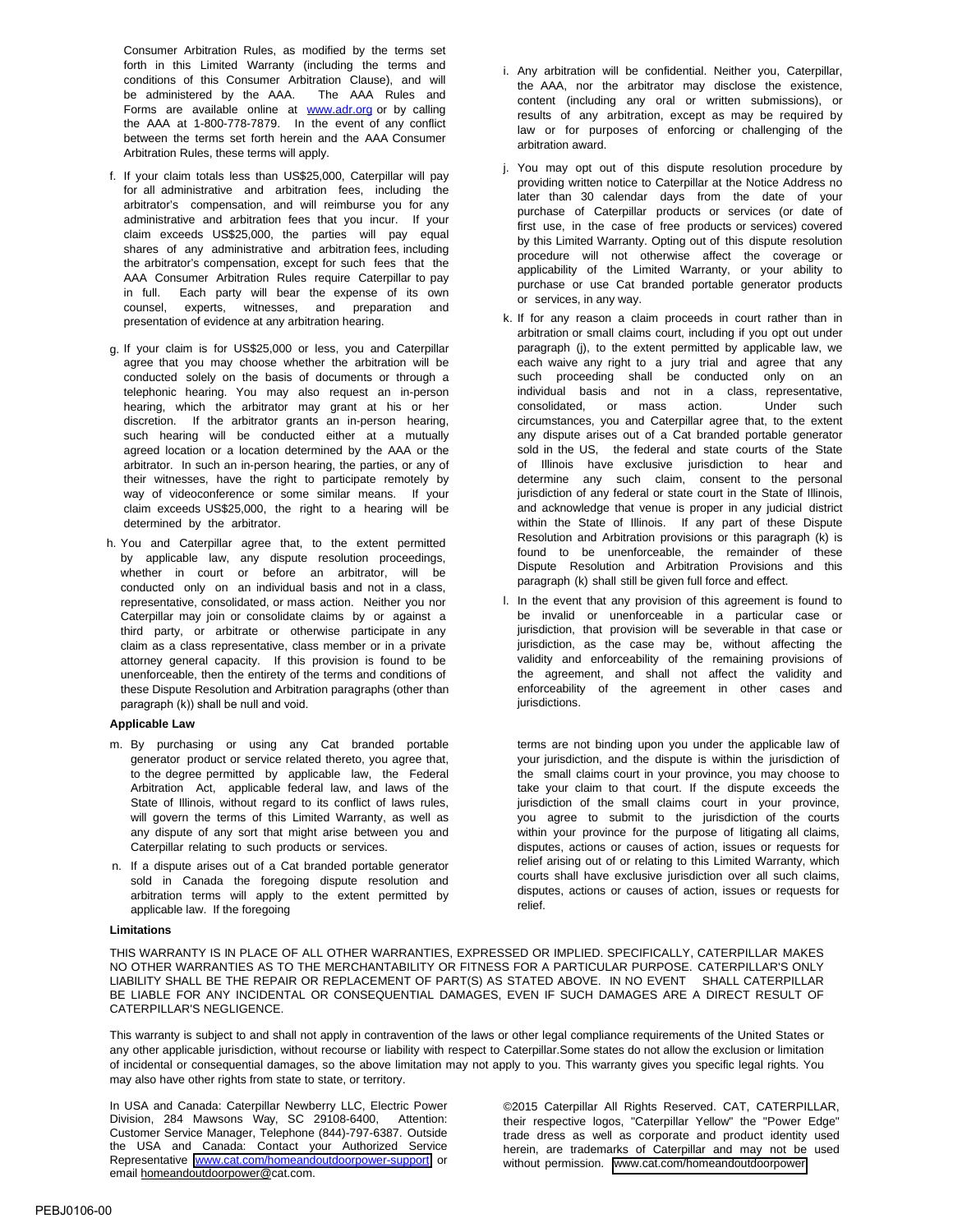## **GARANTÍA LIMITADA DE CATERPILLAR**

### **Piezas de repuesto y accesorios para modelos de generadores portátiles: RP3600, RP5500, RP6500 E, RP7500 E Adquiridos en Estados Unidos y Canadá**

Caterpillar (Newberry) LLC. (Caterpillar) garantiza al comprador original que cualquier pieza de repuesto o accesorio de la marca Cat adquiridos en Estados Unidos o Canadá y utilizados en un generador portátil de la marca Cat están libres de defectos de material y fabricación durante el período de garantía especificado más adelante, siempre que la pieza de repuesto o el accesorio se instale, se utilice y se mantenga de acuerdo con las instrucciones y manuales de Caterpillar. Caterpillar se reserva el derecho de reparar o sustituir cualquier pieza o accesorio que resulte ser defectuoso tras la inspección por parte de Caterpillar o un servicio técnico autorizado durante el período de garantía especificado más adelante. En caso de reclamación por defecto, el producto deberá ser entregado para su revisión en el servicio técnico autorizado de Caterpillar más cercano situado en Estados Unidos o Canadá. El comprador asumirá todos los costos de transporte y el riesgo de pérdida.

#### **Período de garantía:**

Todas las piezas de repuesto y accesorios nuevos para generadores portátiles tienen una garantía en condiciones de uso normales de un (1) año desde la fecha de la primera compra. Para obtener los servicios cubiertos por esta garantía, el comprador deberá presentar la pieza de repuesto o el accesorio defectuosos junto con el justificante de compra original en un centro autorizado de servicio técnico de Caterpillar. Para averiguar dónde hay uno de estos centros visite [www.cat.com/homeandoutdoorpower-support](http://www.cat.com/homeandoutdoorpower-support) o llame por teléfono al 1-844-797-6387 (Estados Unidos y Canadá).

#### **Esta garantía NO es aplicable en los siguientes casos:**

- 1. Daños o deterioro debidos al desgaste normal.
- 2. Fallos provocados por factores externos o de fuerza mayor, como accidentes, colisiones, robo, vandalismo, disturbios, guerra, incendio, congelación, rayos, terremotos, tormentas, granizo, erupciones volcánicas, inundaciones, tornados o huracanes.
- 3. Fallos debidos a modificaciones, ajustes, cambios de combustible no autorizados o negligencia, así como almacenamiento, reparación o mantenimiento inadecuados.
- 4. Fallos debidos al mal uso o implementación del producto para otros usos distintos a los previstos por el fabricante, incluyendo -pero sin limitarse a- la instalación inadecuada o la localización en un entorno contaminado, agresivo, corrosivo o salino.
- 5. Fallos debidos a aditamentos, accesorios y piezas no vendidos, remitidos o autorizados por Caterpillar.
- 6. Fallos debidos a combustible, aceite o cualquier fluido de servicio inadecuados o contaminados, así como por niveles de fluido inadecuados.
- 7. Fallos debidos a que el usuario se retrase en devolver el producto después de haber sido notificado de que podría haber un problema con dicho producto.
- 8. Sustitución de consumibles, incluyendo -pero sin limitarse a- fusibles, lámparas y filtros.
- 9. Reparación no efectuada por un servicio técnico autorizado de Caterpillar.

10. Gastos adicionales por reparación fuera del horario comercial normal, como horas extras o tarifas en período de vacaciones.

- 11. Gastos por el alquiler de equipos durante el tiempo de inactividad o la realización de reparaciones bajo la garantía.
- 12. Gastos derivados de analizar las reclamaciones por rendimiento o la resolución de problemas donde finalmente no se encuentre ningún defecto de fabricación.

Para obtener los servicios cubiertos por esta garantía o resolver cualquier duda relacionada con la garantía y su aplicación, póngase en contacto por teléfono al 1-844-797-6387 o visit[e www.cat.com/homeandoutdoorpower-support,](http://www.cat.com/homeandoutdoorpower-support) donde también podrá localizar el servicio técnico autorizado Caterpillar más cercano.

Nota: Las piezas o componentes montados que hayan sido refabricados o que hayan sido reparados con la aprobación de Caterpillar de acuerdo con los términos de esta garantía seguirán estando garantizados durante el resto del período de garantía aplicable a las piezas o componentes montados que se sustituyan, como si tales piezas o componentes montados fueran los originales. Los elementos sustituidos en virtud de esta garantía pasan a ser propiedad de Caterpillar.

#### **[CLÁUSULA DE ARBITRAJE DEL CONSUMIDOR: OB](http://www.cat.com/OutdoorPower)LIGACIÓN DE ARBITRAJE INDIVIDUAL VINCULANTE EN VEZ DE JUICIO; RENUNCIA A DEMANDAS COLECTIVAS**

a. Usted y Caterpillar acuerdan que, dentro de lo permitido por la ley vigente, cualquiera y todos los conflictos o demandas que surjan o estén relacionados de cualquier manera con los productos de generadores portátiles marca Cat o los servicios relacionados con los mismos, o a partir de cualquier forma de publicidad de cualquiera de estos productos o servicios, incluyendo cualquier asunto relacionado con la existencia, validez o finalización de esta Garantía Limitada de Caterpillar, así como cualquier asunto relacionado con la interpretación de los términos y condiciones de esta Cláusula de Arbitraje del Consumidor, se resolverán mediante el arbitraje vinculante ante un sólo árbitro, y no ante juzgado, a excepción de que usted ejerza la demanda y esta sea aceptada por un tribunal de quejas de menor cuantía. Esto también incluye cualquier demanda que haya surgido antes de su aceptación de esta Garantía Limitada de Caterpillar, sin importar si las versiones anteriores de la Garantía Limitada requerían de arbitraje. En los Estados Unidos de América, la Ley Federal de Arbitraje (9 U.S.C. § 1 *et seq*.) y la legislación federal de arbitraje son aplicables a la Garantía Limitada de Caterpillar y a los términos

y condiciones de esta Cláusula de Arbitraje del Consumidor.

- b. El Arbitraje utiliza un árbitro neutral en vez de un juez y un jurado. Un árbitro puede adjudicar, de manera individual, los mismos daños y compensaciones que se darían en un juzgado (incluyendo órdenes judiciales y sentencias declaratorias o daños estatutorios) y debe cumplir los términos de esta Garantía Limitada (incluyendo los términos y condiciones de esta Cláusula Arbitral del Consumidor) de la manera en la que lo haría un juzgado. Los procedimientos del Arbitraje permiten mayor descubrimiento (de pruebas) limitado y la revisión ante un juzgado de una adjudicación de arbitraje también es limitada.
- c. Si usted tiene un conflicto y elige buscar arbitraje o llevar su caso ante un tribunal de quejas de menor cuantía, primero deberá enviar a Caterpillar, por medio de correo certificado, un aviso por escrito de su demanda en donde (a) describa la naturaleza y bases de la reclamación o conflicto, (b) establezca la compensación que desea y (c) también incluya una dirección postal y correo electrónico en donde pueda ser contactado ("Aviso"). El Aviso deberá ser dirigido a la siguiente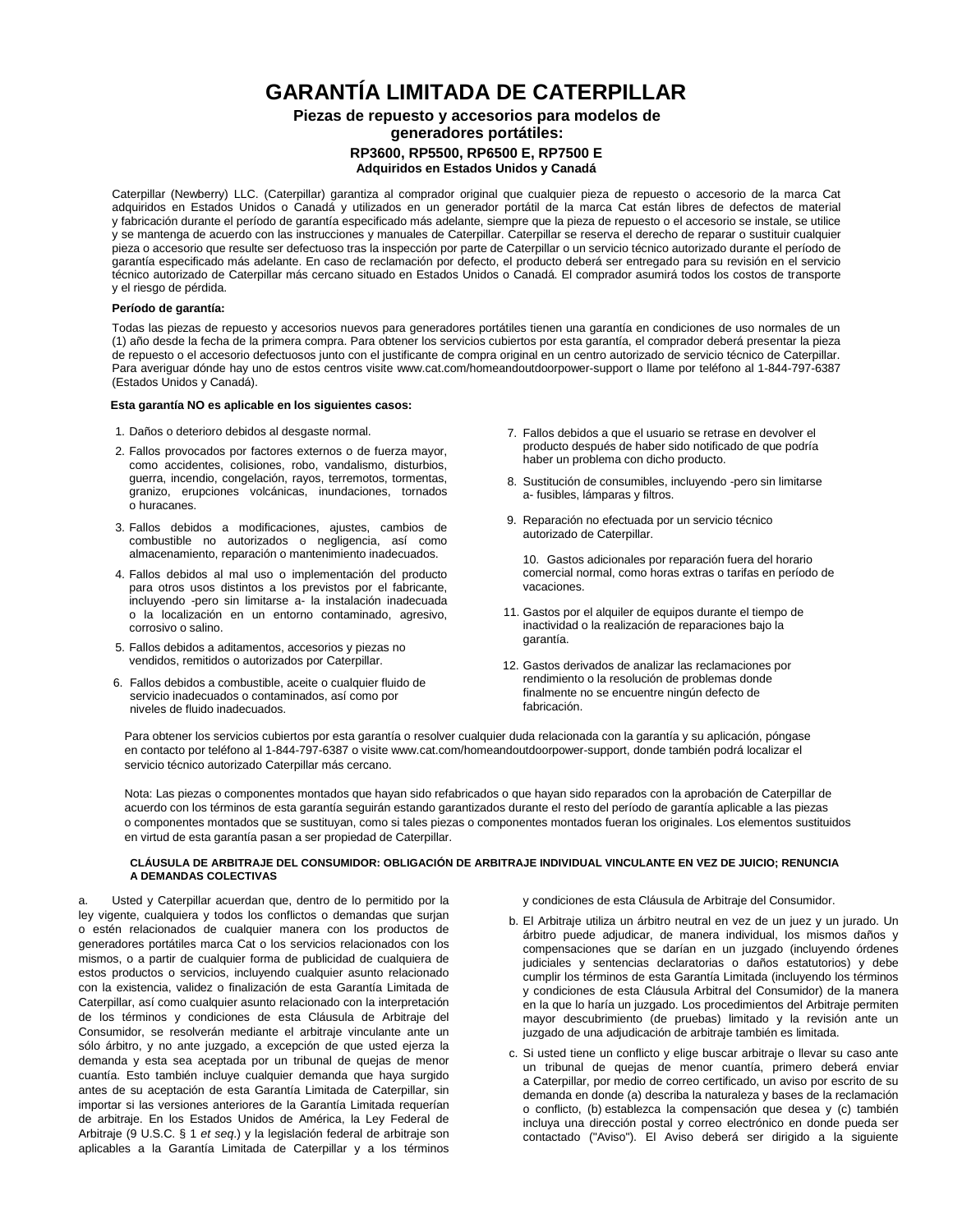dirección: General Counsel, Caterpillar Inc., 100 N.E. Adams St., Peoria Illinois 61629 ("Dirección de recepción de avisos") y poner como referencia "Aviso de demanda bajo la Garantía Limitada de Caterpillar" Si en un periodo de 60 días después de que se reciba el aviso, usted y Caterpillar no llegan a un acuerdo para resolver la demanda, usted o Caterpillar podrán comenzar el procedimiento de arbitraje o llevar la demanda ante un tribunal de quejas de menor cuantía.

- d. Puede descargar o copiar un formulario para iniciar el arbitraje en el siguiente enlace: www.adr.org. Si se le solicita pagar una tasa administrativa, Caterpillar le reembolsará el pago de dicha tasa después de que Caterpillar reciba el aviso (en la Dirección de recepción de avisos) de que usted ha comenzado el arbitraje, siempre y cuando la demanda no sea por más de US \$25,000, en cuyo caso usted será responsable de cubrir dicha tasa.
- e. El arbitraje se regirá por las Reglas de Arbitraje del Consumidor vigentes de la Asociación Americana de Arbitraje (AAA), según quedan modificadas por los términos establecidos en esta Garantía Limitada (incluyendo los términos y condiciones de esta Cláusula de Arbitraje del Consumidor) y será administrado por la AAA. Las reglas y formularios de la AAA están disponibles en línea en el siguiente enlace: [www.adr.org,](http://www.adr.org/) o por teléfono llamando a la AAA al 1-800-778-7879.

En caso de que exista algún conflicto [entre los](http://www.adr.org/) términos establecidos en el presente documento y las Reglas de Arbitraje del Consumidor de la AAA, se aplicarán los siguientes términos.

- f. Si el total de la demanda es menor a US\$25,000, Caterpillar pagará todas las tasas administrativas y de arbitraje, incluyendo la cuota de compensación del árbitro y le reembolsará cualquier cuota administrativa y de arbitraje que usted haya pagado. Si su demanda excede los US\$25,000, las partes pagarán partes iguales de cualquier tasa administrativa o de arbitraje, incluyendo la cuota de compensación del árbitro, a excepción de las cuotas que las Reglas de Arbitraje del Consumidor de la AAA, requieran que Caterpillar pague en su totalidad. Cada parte pagará sus propios gastos de asesoría, expertos, testigos y preparación y presentación de evidencia en cualquier audiencia de arbitraje.
- g. Si su demanda es de US\$25,000 o menos, usted y Caterpillar acuerdan que usted elegirá si el arbitraje se llevará a cabo únicamente con base en los documentos o a través de una audiencia telefónica. Usted también podrá solicitar una audiencia en persona, que podrá ser proporcionada a discreción del árbitro. Si el árbitro otorga la audiencia en persona, dicha audiencia se llevará a cabo en un lugar acordado por ambas partes o en un lugar determinado por el árbitro o por la AAA. En dicha audiencia en persona, las partes o cualquiera de sus testigos tienen derecho a participar de manera remota mediante una videoconferencia o algún método similar. Si su demanda excede los US\$25,000, el árbitro determinará el derecho de audiencia.
- h. Usted y Caterpillar acuerdan, dentro de los términos de la ley vigente, que cualquier procedimiento para llegar a un acuerdo, ya sea en un juzgado o ante un árbitro, se llevará a cabo únicamente de manera individual y no de manera colectiva, representativa, consolidada o mediante acción en masa. Ni usted ni Caterpillar podrán unirse o consolidar demandas por medio de o en contra de algún tercero, o arbitrar o participar de alguna otra manera en cualquier demanda como representante de un colectivo, miembro de un colectivo o en la capacidad general de un abogado privado. Si se encuentra que esta disposición no puede ser ejecutada, entonces, todos los términos y condiciones de estos párrafos de Resolución de Conflictos y Arbitraje (a excepción del párrafo (k)), serán nulos e inválidos.
- i. Cualquier arbitraje será confidencial. Ni usted, ni Caterpillar, ni la AAA, ni el árbitro, deberán dar a conocer la existencia, el contenido (incluyendo cualquier informe oral o escrito) o los resultados de cualquier arbitraje, a excepción de aquellos solicitados por ley o para hacer cumplir o recusar la adjudicación del árbitro.
- j. Usted podrá optar por la exclusión voluntaria de la resolución de este conflicto proporcionando un aviso escrito a la Dirección de recepción de Avisos de Caterpillar en un periodo no mayor a 30 días a partir de la fecha de compra de los productos o servicios de Caterpillar (o la fecha en la que fue usado por primera vez en caso de productos o servicios gratuitos) que se encuentran cubiertos por esta Garantía Limitada. La exclusión voluntaria de este procedimiento de resolución de conflictos no afectará de ninguna manera la cobertura o validez de esta Garantía Limitada o su capacidad para comprar o usar los productos o servicios del generador portátil marca Cat.
- k. Si por alguna razón la demanda procede por juzgado en lugar de por arbitraje o por un tribunal de quejas de menor cuantía, incluso con exclusión voluntaria según los términos del párrafo (j), hasta donde lo permita la ley, cada uno de nosotros renunciamos a cualquier derecho a un juicio por jurado y acordamos que esos procedimientos deberán llevarse a cabo únicamente a título individual y no mediante acción colectiva, representativa, consolidada o en masa. Bajo dichas circunstancias, usted y Caterpillar acuerdan que en la medida en que surja un conflicto con un generador portátil marca Cat, vendido en los Estados Unidos de América, los tribunales federales y estatales del Estado de Illinois tienen la jurisdicción exclusiva para requerir audiencias y determinar cualquier demanda, permitir la jurisdicción personal de cualquier tribunal federal o estatal del Estado de Illinois, y aceptar la idoneidad de la jurisdicción en cualquier distrito judicial dentro del Estado de Illinois. Si cualquier parte de estas disposiciones de la Resolución de Conflictos y Arbitraje o del presente párrafo (k) no pueden ser ejecutadas, el resto de estas disposiciones de la Resolución de Conflictos y Arbitraje y del presente párrafo (k) seguirán siendo válidos y deben llevarse a cabo en su totalidad.
- l. En caso de que cualquier disposición de este acuerdo resulte inválida o no pueda ser ejecutada en un caso o jurisdicción en particular, dicha disposición será divisible en ese caso o jurisdicción, de acuerdo con el caso y sin afectar la validez y la ejecutabilidad de las disposiciones restantes de este acuerdo, y no afectarán la validez y ejecutabilidad del acuerdo en otros casos o jurisdicciones.

#### **Ley vigente**

- m. Al comprar o utilizar cualquier producto o servicio del generador portátil marca Cat, relacionado con el presente contrato, usted acuerda que, hasta donde lo permita la legislación vigente, la Ley Federal de Arbitraje, la ley federal vigente y las leyes del Estado de Illinois, sin tener en cuenta los conflictos de leyes y regulaciones, regirán los términos de esta Garantía Limitada, así como cualquier conflicto de cualquier tipo que surja entre usted y Caterpillar con relación a dichos productos o servicios.
- n. Si surge algún conflicto con un generador portátil marca Cat vendido en Canadá, los términos precedentes de resolución de conflictos y arbitraje se aplicarán dentro de lo permitido por la ley vigente. Si los términos precedentes no son vinculantes para usted bajo la ley vigente en su jurisdicción y los conflictos se encuentran bajo la jurisdicción del tribunal de quejas de menor cuantía en su estado, usted podrá elegir proceder con su demanda ante dicho tribunal. Si el conflicto excede la jurisdicción del tribunal de quejas de menor cuantía de su estado, usted acuerda someterse a la jurisdicción de los juzgados de su estado para el propósito de litigar todas las demandas, conflictos, acciones o causas de acción judicial, problemas o solicitud de compensaciones relacionados con esta Garantía Limitada en las que los juzgados tengan jurisdicción exclusiva sobre dichas demandas, conflictos, acciones o causas de acción judicial, problemas o solicitud de compensaciones.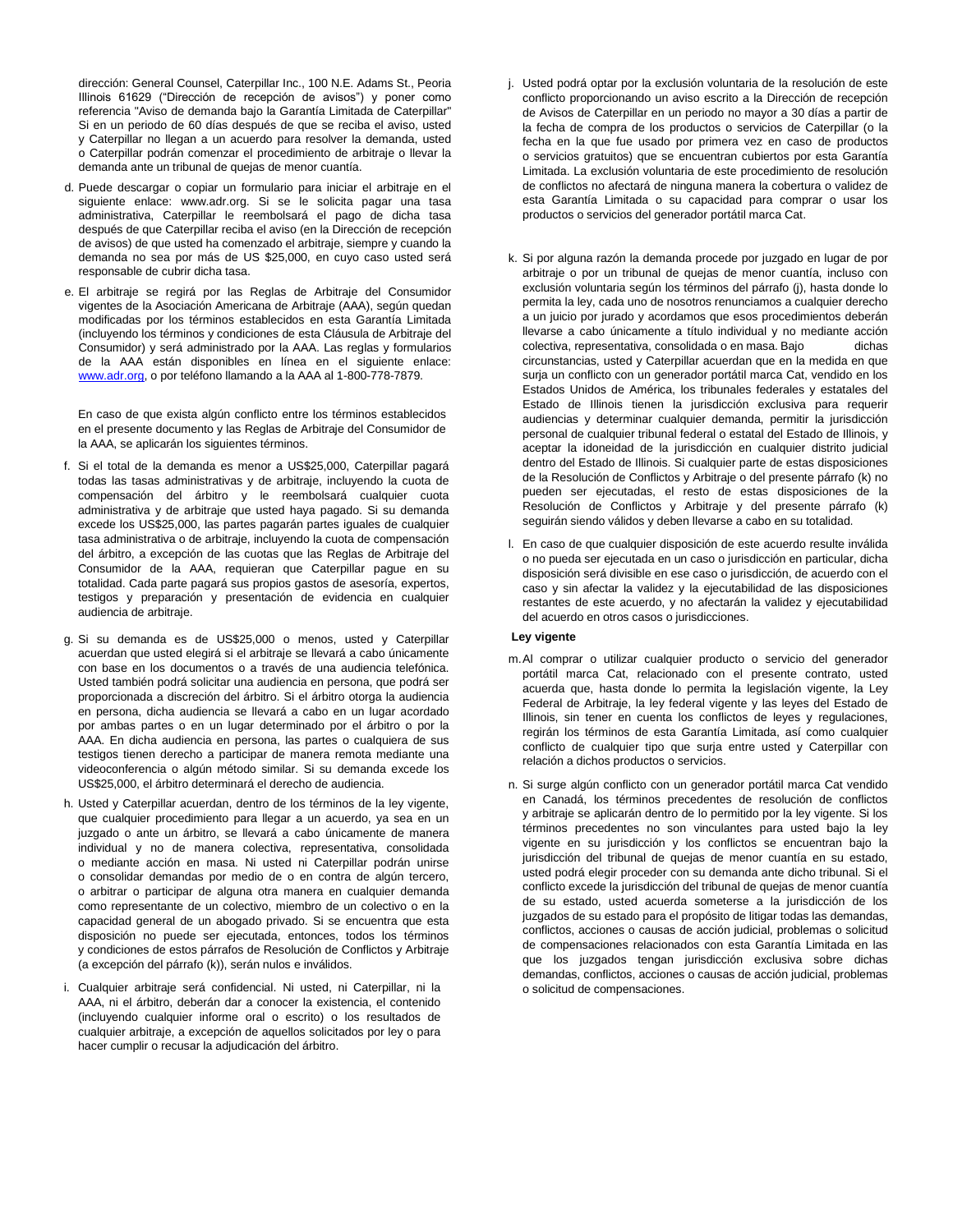#### **Limitaciones**

ESTA GARANTÍA SUSTITUYE A CUALQUIER OTRA GARANTÍA EXPLÍCITA O IMPLÍCITA. EN CONCRETO, CATERPILLAR NO OFRECE NINGUNA OTRA GARANTÍA RESPECTO A LA COMERCIABILIDAD O IDONEIDAD PARA UN USO PARTICULAR. LA ÚNICA RESPONSABILIDAD DE CATERPILLAR CONSISTE EN LA REPARACIÓN O SUSTITUCIÓN DE PIEZAS SEGÚN LO INDICADO ANTERIORMENTE. EN NINGÚN CASO CATERPILLAR SERÁ RESPONSABLE DE CUALQUIER DAÑO INCIDENTAL O CONSECUENTE, AUNQUE EL DAÑO FUESE DIRECTAMENTE OCASIONADO POR NEGLIGENCIA DE CATERPILLAR.

Esta garantía está sujeta a las leyes o cualquier otra disposición legal de los Estados Unidos o cualquier otra jurisdicción aplicable y no se aplicará contraviniendo las mismas, sin tener que recurrir a Caterpillar ni que esta sea responsable. Algunos estados no permiten excluir o limitar los daño[s incidentales o consecuentes,](mailto:homeandoutdoorpower@cat.com) por lo que la limitación anterior puede no ser aplicable en su caso. Esta garantía le otorga derechos legales específicos. Es posible que tenga otros derechos en función del estado o territorio.

En Estados Unidos y Canadá: Caterpillar Newberry LLC, Electric Power Division, 284 Mawsons Way, SC 29108-6400, a la atención de: Gerente del Servicio de Atención al Cliente, teléfono (844)-797-6387. Fuera de los Estados Unidos y Canadá: Póngase en contacto con su servicio técnico autorizado [www.cat.com/homeandoutdoorpower-support](http://www.cat.com/homeandoutdoorpower-support) o por correo electrónic[o homeandoutdoorpower@cat.com.](mailto:homeandoutdoorpower@cat.com)

©2015 Caterpillar Todos los derechos reservados. CAT, CATERPILLAR, los logotipos correspondientes, el "amarillo Caterpillar" y la imagen comercial "Power Edge", así como la identidad corporativa y de producto aquí utilizadas, son marcas comerciales de Caterpillar y no pueden ser usadas sin permiso. [www.cat.com/homeandoutdoorpower](http://www.cat.com/homeandoutdoorpower)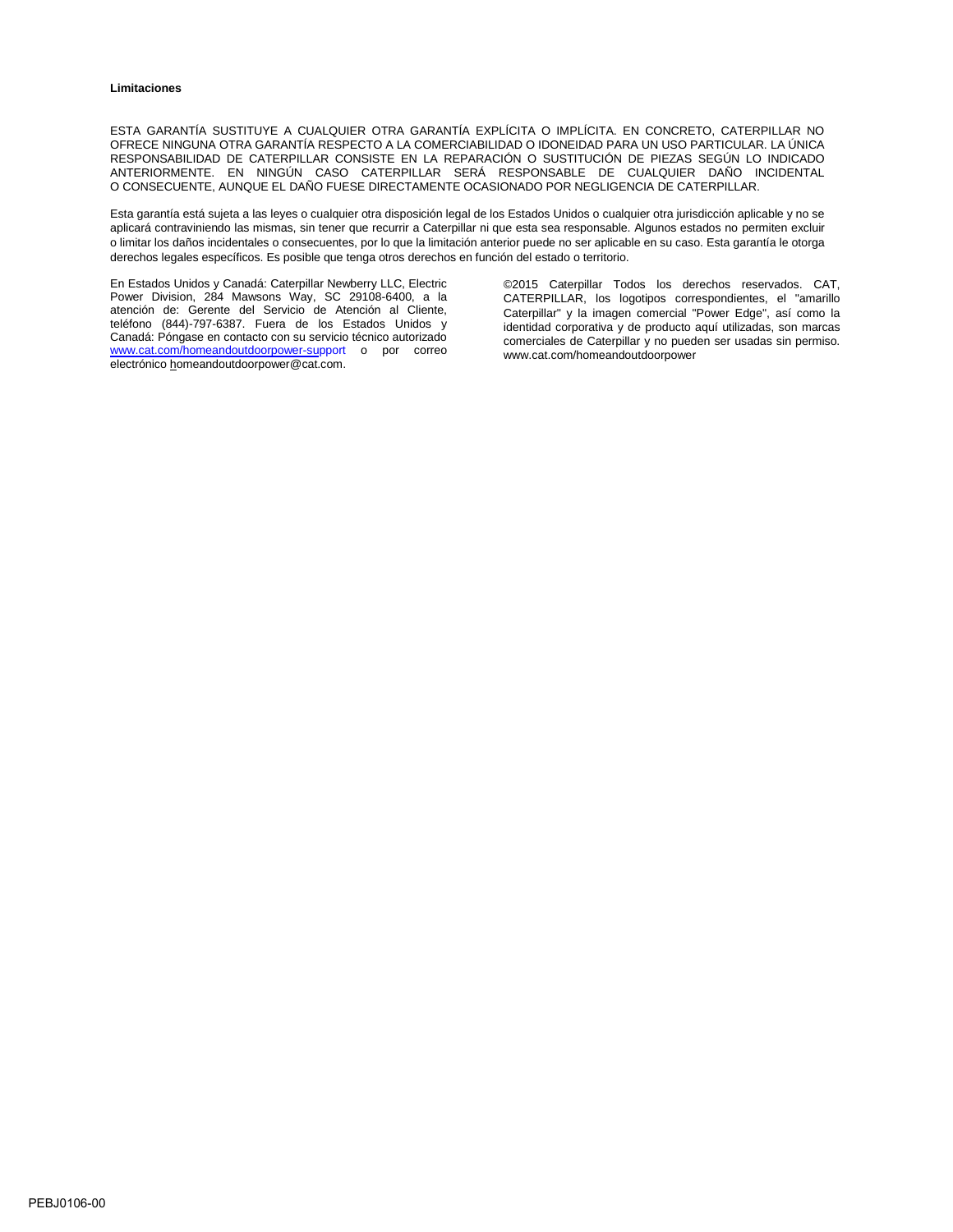# **GARANTIE LIMITÉE CATERPILLAR**

## **Pièces et accessoires de services pour les modèles de génératrices portatives : RP3600, RP5500, RP6500 E, RP7500 E achats aux États-Unis et au Canada**

Caterpillar (Newberry) LLC. (Caterpillar) garantit à l'acheteur original que toute pièce de service ou tout produit accessoire des génératrices portatives de marque Cat acheté(e) aux États-Unis ou au Canada et utilisé(e) sur une génératrice portative de marque Cat est exempt de défaut matériel ou de fabrication pour la durée de la garantie définie dans les présentes et ce, à condition que la pièce de service ou le produit accessoire soit installé(e), exécuté(e), entretenu(e) et utilisé(e) selon les instructions et les manuels de Caterpillar. Caterpillar réparera ou remplacera, à son gré, toute pièce ou tout produit accessoire qui, après vérification par Caterpillar ou un représentant de service agréé de Caterpillar, s'avère être défectueux(se) pendant la période de la garantie définie dans les présentes. Tout produit que l'acheteur revendique être défectueux doit être renvoyé à Caterpillar aux fins d'une vérification par le représentant de service agréé Caterpillar le plus proche, sis aux États-Unis ou au Canada. Les frais de transport et les frais connexes ainsi que les risques de perte sont pris en charge par l'acheteur.

#### **Période de garantie :**

Toute nouvelle pièce de service ou tout nouveau produit accessoire de génératrices portatives est garanti(e) pour une (1) année à compter de la date d'achat original dans des conditions d'usage normal. Pour bénéficier du service de garantie, l'acheteur doit présenter la pièce de service ou le produit accessoire défectueux(se) avec le reçu de l'achat original à un centre de service Caterpillar agréé, qu'il peut localiser en se rendant sur le sit[e www.cat.com/homeandoutdoorpower-support](http://www.cat.com/homeandoutdoorpower-support) ou en téléphonant au +1 844 797-6387 (États-Unis et Canada)

#### **Cette garantie ne s'applique pas dans les situations suivantes :**

- 1. Endommagement ou détérioration de la pièce dû(e) à une usure normale.
- 2. Défauts imputables à une cause externe ou à des cas de force majeure comme les accidents, les collisions, le vol, le vandalisme, les émeutes, les guerres, les incendies, les gelées, les orages, les tremblements de terre, les tempêtes, la grêle, les éruptions volcaniques, les inondations, les tornades ou les ouragans.
- 3. Défauts imputables à des modifications, à des ajustements, à des réglages non autorisés ayant trait au carburant, à une négligence ou à un stockage, une réparation ou un entretien non adéquats.
- 4. Défauts imputables à une utilisation abusive ou à un usage du produit à des fins autres que celles conçues ou prévues par le fabricant, notamment en cas de mauvaise installation ou d'une installation dans un environnement pollué, rude, corrosif ou salin.
- 5. Défauts imputables à des raccordements, à des pièces accessoires et à des pièces non vendus, non fabriqués ou non autorisés par Caterpillar.
- 6. Défauts imputables à des carburants, des huiles ou d'autres sources d'énergie pollués ou non adaptés, ou à des niveaux de liquide inadaptés.
- 7. Défauts imputables à un retard de l'utilisateur dans la mise à disposition du produit après que lui a été signalée l'existence d'un risque lié au produit.
- 8. Remplacement des produits consommables, notamment des fusibles, des lampes, des filtres, etc.
- 9. Réparation de toute pièce par un tiers n'agissant pas en tant que représentant de service agréé de Caterpillar.

10. Frais supplémentaires en cas de réparation en dehors des heures d'ouverture normales, c.-à-d. à un tarif de main-d'œuvre en heures supplémentaires ou en période de vacances.

- 11. Frais de location d'équipement pendant les pannes ou l'exécution des réparations sous garantie.
- 12. Frais liés à l'examen des réclamations pour sousperformance ou au dépannage si aucun défaut de fabrication n'est trouvé.

Pour bénéficier du service de garantie ou pour toute question relative à cette garantie ou à son application, veuillez appeler le +1 844 797 6387 ou vous rendre sur le sit[e www.cat.com/homeandoutdoorpower-support p](http://www.cat.com/homeandoutdoorpower-support)our localiser votre représentant de service agréé Cat le plus proche.

Remarque : Les pièces réparées et les composants montés qui sont nouveaux, refabriqués ou homologués par Caterpillar et fournis en vertu de cette garantie sont garantis pour le reste de la période de garantie applicable aux pièces et composants montés ayant été remplacés comme si ces derniers étaient des pièces ou composants montés d'origine. Les pièces remplacées en vertu de cette garantie deviennent la propriété de Caterpillar.

#### **[CLAUSE COMPROMISSOIRE DE CONSOMMATION : AR](http://www.cat.com/OutdoorPower)BITRAGE EXÉCUTOIRE INDIVIDUEL OBLIGATOIRE PLUTÔT QUE TRIBUNAL; RENONCIATION AUX RECOURS COLLECTIFS**

a. Caterpillar et vous-même acceptez tous deux que dans la mesure où la loi en vigueur le permet, tous les conflits et revendications qui découlent des produits relatifs aux génératrices portatives de la marque Cat ou aux services y afférant, ou qui y sont liés de quelque façon que ce soit, ainsi que de tout type de publicité pour l'un quelconque de ces produits ou services, y compris toute question concernant l'existence, la validité ou la résiliation de la présente Garantie limitée Caterpillar, ainsi que tout problème lié à l'interprétation des conditions générales de la présente Clause compromissoire de consommation, soient résolus par arbitrage exécutoire devant un arbitre unique, plutôt que devant un tribunal, sauf dans le cas où votre revendication peut être effectuée devant la Cour des petites créances. Cela comprend toute revendication survenue avant que vous acceptiez la présente Garantie limitée Caterpillar, que les versions précédentes

de ladite Garantie limitée aient instauré ou non un arbitrage. Aux États-Unis, le Federal Arbitration Act (9 U.S.C. § 1 *et suivants*) ainsi que les lois fédérales relatives à l'arbitrage s'appliquent à la Garantie limitée Caterpillar et aux conditions générales de la présente Clause compromissoire de consommation.

b. C'est un arbitre neutre plutôt qu'un juge et un jury qui se charge de l'arbitrage. Un arbitre peut, individuellement, attribuer les mêmes dommages-intérêts et mesures de redressement qu'un tribunal (y compris des mesures injonctives, de redressement déclaratoire ou des dommages-intérêts d'origine législative) et doit, comme le ferait un tribunal, appliquer les modalités de la présente Garantie limitée (y compris les conditions générales de la présente Clause compromissoire de consommation). Les procédures d'arbitrage permettent des interrogatoires préalables plus limités, et la révision judiciaire d'une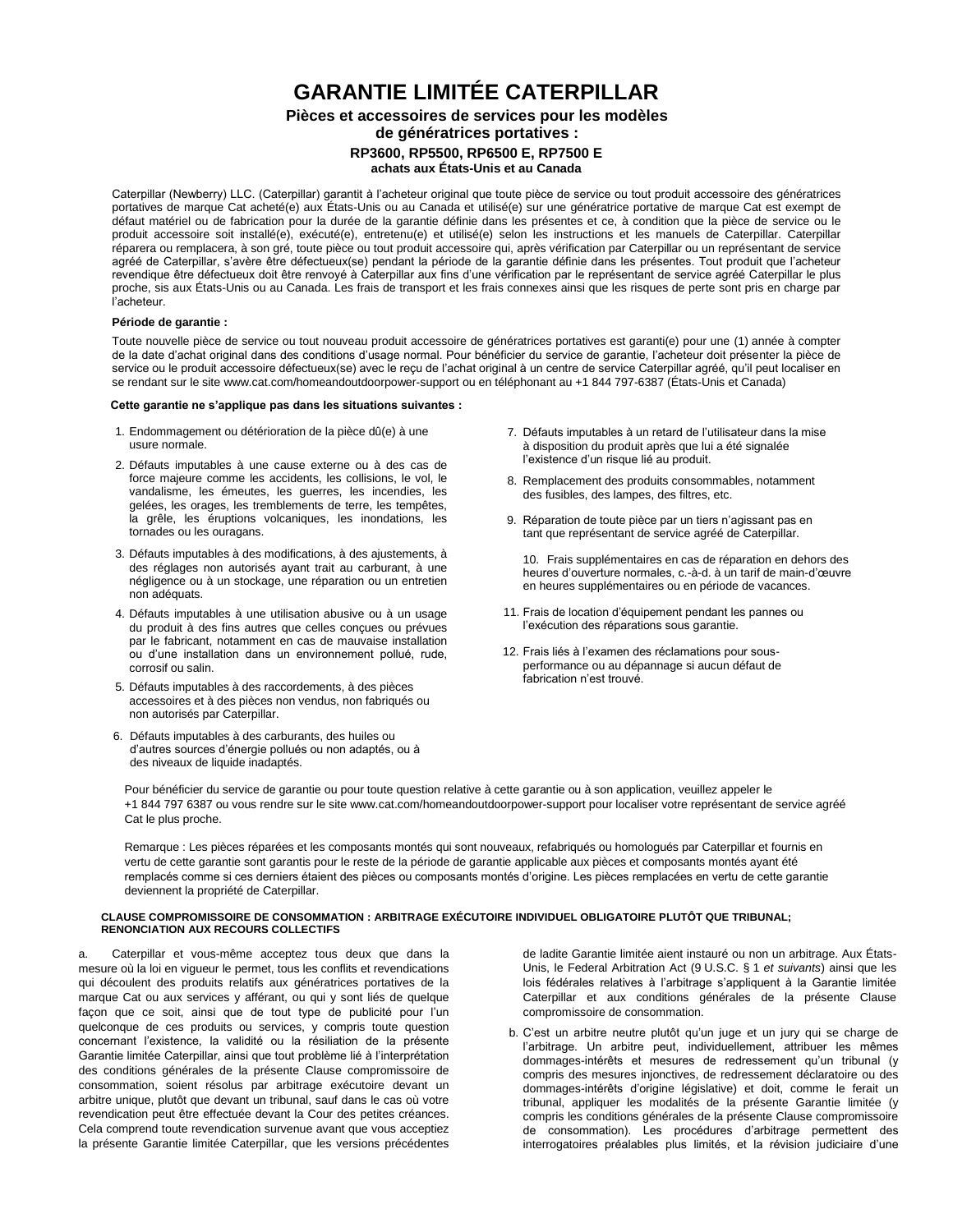sentence d'arbitrage est également limitée.

- c. Si vous avez une revendication et cherchez à obtenir un arbitrage ou à faire une réclamation devant la Cour des petites créances, vous devez au préalable envoyer à Caterpillar, par courrier certifié, un avis de réclamation qui (a) décrit la nature et l'origine de la réclamation ou du conflit, (b) présente la réparation sollicitée en particulier et (c) contient une adresse physique et une adresse courriel auxquelles il est possible de vous joindre (« Avis »). Cet Avis doit être adressé à : General Counsel, Caterpillar Inc., 100 N.E. Adams St. Peoria Illinois 61629 (« Adresse de l'Avis ») et mentionner un « Avis de revendication dans le cadre de la Garantie limitée Caterpillar ». Si Caterpillar et vous ne parvenez pas à un accord pour régler le conflit dans les 60 jours suivant la réception de l'Avis, vous ou Caterpillar pouvez entamer une procédure d'arbitrage ou faire une revendication devant la Cour des petites créances.
- d. Vous pouvez télécharger ou copier un formulaire pour amorcer une procédure d'arbitrage à l'adresse www.adr.org. Si vous devez payer un droit de dépôt, après que Caterpillar a été informé à l'Adresse de l'Avis que vous avez entamé une procédure d'arbitrage, Caterpillar vous remboursera ce droit de dépôt, sauf si votre revendication concerne une somme supérieure à 25 000 \$ US, auquel cas les droits de dépôt seront à votre charge.
- e. L'arbitrage est régi par le Règlement d'arbitrage (Consumer Arbitration Rules) alors en vigueur de l'Association américaine d'arbitrage (AAA), sous réserve des modalités établies par la présente Garantie limitée (y compris les conditions générales de la présente Clause compromissoire de consommation), et sera effectué par l'AAA. Les règlements et formulaires de l'AAA sont disponibles en ligne à l'adresse [www.adr.org](http://www.adr.org/) ou en appelant l'AAA au 1 800 778-7879.

Dans l'éventualité d'un conflit [entre les](http://www.adr.org/) modalités du présent contrat et le Règlement d'arbitrage de l'AAA, les présentes modalités s'appliquent.

- f. Si votre revendication s'élève à moins de 25 000 \$ US, Caterpillar prendra en charge tous les frais administratifs et d'arbitrage, y compris la rémunération de l'arbitre, et vous remboursera tous les frais administratifs et d'arbitrage que vous engagez. Si votre revendication s'élève à plus de 25 000 \$ US, les parties prendront en charge à parts égales les frais d'administration et d'arbitrage, y compris la rémunération de l'arbitre, sauf pour les frais que Caterpillar est tenu de régler en totalité en vertu du Règlement d'arbitrage de l'AAA. Chaque partie prend à sa charge les frais relatifs à ses propres avocats, experts et témoins ainsi qu'à la préparation et la présentation des preuves dans toute audience d'arbitrage.
- g. Si votre revendication s'élève à 25 000 \$ US ou moins, vous et Caterpillar convenez que vous pourrez choisir si l'arbitrage a lieu uniquement à partir de documents ou par audience téléphonique. Vous pouvez aussi demander une audience en personne, que l'arbitre pourra accorder à son entière discrétion. Si l'arbitre accorde une audience en personne, ladite audience sera tenue soit dans un lieu choisi d'un commun accord, soit dans un lieu choisi par l'AAA ou l'arbitre. Dans le cadre de ladite audience en personne, les parties ou leurs témoins sont autorisés à participer à distance par vidéoconférence ou d'autres moyens similaires. Si votre revendication s'élève à plus de 25 000 \$ US, le droit à l'audience sera déterminé par l'arbitre.
- h. Vous et Caterpillar convenez que, dans la mesure où la loi en vigueur le permet, toute procédure de résolution de conflit, qu'elle ait lieu devant un tribunal ou un arbitre, est effectuée de façon individuelle uniquement et n'est pas un recours collectif, en représentation conjointe, une action conjointe ou une action de masse. Ni Caterpillar ni vous-même ne pouvez appuyer des revendications effectuées par une tierce partie ou à son encontre ou vous y joindre, ou arbitrer ou participer de quelque façon que ce soit à toute revendication en tant que représentant de groupe, membre d'un groupe ou procureur général. Dans l'éventualité où la présente disposition ne serait pas applicable, l'intégralité des conditions générales des présents alinéas relatifs à la Résolution et l'arbitrage des conflits (excepté l'alinéa (k)) est nulle et non avenue.
- i. Tous les arbitrages sont confidentiels. Ni vous, ni Caterpillar, ni l'AAA, ni l'arbitre ne pouvez divulguer l'existence, le contenu (y compris tout dépôt oral ou écrit), ou les résultats d'un arbitrage, sauf si la loi l'exige ou dans le but d'appliquer ou de contester la sentence d'arbitrage.
- j. Vous pouvez vous désengager de cette procédure de résolution des conflits en envoyant un avis écrit à Caterpillar à l'Adresse de l'Avis dans les 30 jours civils à compter de la date de votre achat de produits ou services Caterpillar (ou la date de première utilisation dans le cas de produits ou de services gratuits) couverts par la présente Garantie limitée. Vous désengager de cette procédure de résolution des conflits ne portera atteinte en aucune façon à la couverture ou aux conditions d'application de la Garantie limitée ou à votre capacité à acheter ou à utiliser des produits ou services relatifs aux génératrices portatives de la marque Cat.
- k.Si pour quelque raison que ce soit, une revendication a lieu devant un tribunal plutôt que devant un arbitre ou la Cour des petites créances, y compris si vous vous désengagez en vertu de l'alinéa (j), dans la mesure où la loi en vigueur le permet, nous renonçons chacun au droit à un procès par jury et convenons que ladite procédure doit avoir lieu individuellement et non par recours collectif, populaire ou de masse, ou en représentation conjointe. Dans de telles conditions, vous et Caterpillar convenez que dans la mesure où un conflit survient concernant une génératrice portative de la marque Cat vendue aux États-Unis, les tribunaux fédéraux et étatiques de l'État de l'Illinois ont compétence exclusive pour instruire et juger ladite revendication, et vous soumettez à la compétence personnelle de tout tribunal fédéral ou étatique de l'État de l'Illinois, et reconnaissez que toute circonscription judiciaire de l'État de l'Illinois a juridiction. Si l'une quelconque des présentes dispositions de Résolution et d'arbitrage des conflits ou le présent alinéa (k) s'avère inexécutable, le reste des présentes dispositions de Résolution et d'arbitrage des conflits ou le présent alinéa (k) demeure pleinement en vigueur.
- l. Si l'une quelconque des dispositions du présent contrat se révèle invalide ou inexécutable dans une affaire ou une juridiction spécifique, ladite disposition est dissociable dans cette affaire ou cette juridiction, le cas échéant, sans conséquence pour la validité et la force exécutoire des autres dispositions du contrat, et ne porte pas atteinte à la validité et à la force exécutoire du contrat dans toute autre affaire ou juridiction.

#### **Loi en vigueur**

- En achetant ou utilisant tout produit relatif aux génératrices portatives de la marque Cat ou aux services y afférant, vous acceptez que, dans la mesure où la loi en vigueur le permet, le Federal Arbitration Act, la loi fédérale en vigueur et la loi de l'État de l'Illinois, sans égard aux règles régissant les conflits de lois, régissent les modalités de la présente Garantie limitée ainsi que tout conflit de quelque nature que ce soit qui pourrait survenir entre vous et Caterpillar en lien avec lesdits produits ou services.
- n.Si un conflit découle d'une génératrice portative de la marque Cat vendue au Canada, les modalités de résolution et d'arbitrage des conflits précédentes s'appliquent dans la mesure où la loi en vigueur le permet. Si les modalités ci-dessus ne sont pas juridiquement contraignante dans votre cas selon ce que la loi en vigueur prévoit dans votre juridiction et que le conflit entre dans la compétence de la Cour des petites créances de votre province, vous pouvez choisir de porter votre revendication devant ladite cour. Si le conflit outrepasse la compétence de la Cour des petites créances de votre province, vous acceptez de vous soumettre à la compétence des tribunaux de votre province pour la résolution en justice de toute revendication, de tout conflit, de toute action ou cause d'action, de tout problème ou de toute demande de mesure de redressement qui découle de la présente Garantie limitée ou y est lié, et lesdits tribunaux ont juridiction exclusive pour toute revendication, tout conflit, toute action ou cause d'action, tout problème ou toute demande de mesure de redressement.